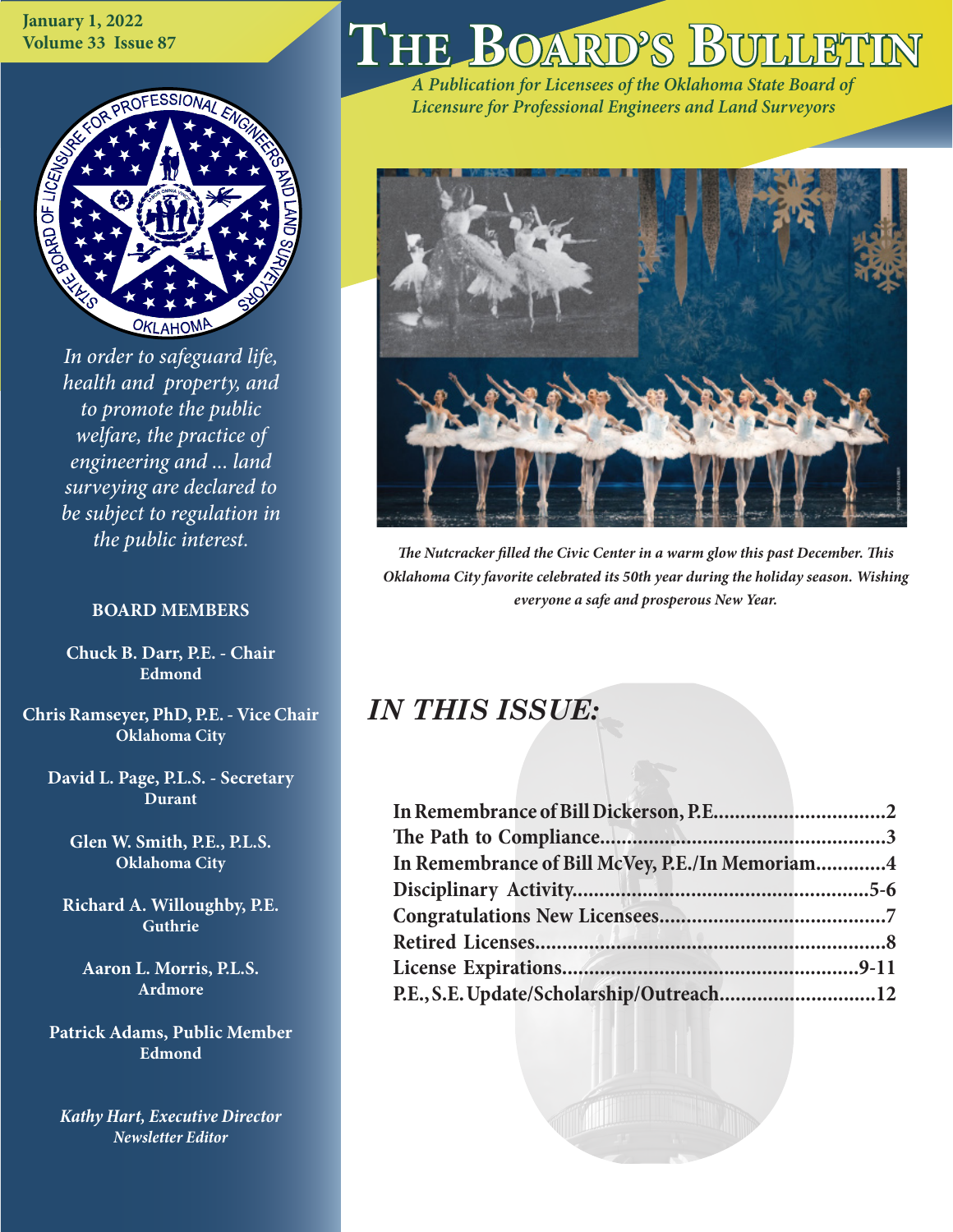# **The Boards Bulletin M**essage from the **Executive Director**



### HONORING THE LIFE AND CONTRIBUTIONS OF BILL DICKERSON, P.E.

 Bill Dickerson, P.E., who helped advance the professions of engineering and surveying for almost 40 years, passed away on July 6, 2021 after a short illness. Bill began his education at Colbert High School in Colbert, Oklahoma and then served his country honorably in the U.S. Air Force during the Korean Conflict. He attended Southern Methodist University on the GI Bill, where he earned a B.S. degree in Electrical Engineering. He later earned a master's degree in Industrial Engineering from Lehigh University. He spent 40 years working as an engineer for Southwestern Bell and Western Electric. Governor George Nigh appointed Bill to the Oklahoma State Board of Licensure for Professional Engineers and Land Surveyors, where he served as a member from 1981 to 1986. Following his retirement from AT&T, he returned to the board in 1990 to serve as Principal Assistant, and served as an Emeritus Member of the Board and Associate Member of the National Council of Examiners for Engineers and Surveyors (NCEES).

Bill selflessly devoted considerable time and expertise to NCEES as well as to the Board. He was a subject-matter expert for the Fundamentals of Engineering exam development committee from 1990 to 2016. He served on a NCEES standing committee or task force from 1982 to 1986 and 1996 to 2017, including chairing the committees on Communications and Publications, Examination Audit, Examinations for Professional Engineers, and Examination Policy and Procedures. Bill also played an important role in NCEES exam analysis and security. In 2001, he developed software to identify random guessers and exclude them from statistical reports to universities. In 2004, he developed software to identify potential instances of copying or collusion. His research into calculator security led to NCEES adopting a policy that restricts calculator models allowed in exam administrations.

Among Bill's contributions to the Oklahoma Board was his dedication to the outreach efforts to students, faculty, and licensees. He enjoyed promoting ethics and educating others on the value of professional licensure. He also developed a diagnostic method for evaluating item performance for the Oklahoma Law and Surveying Exam. Bill conducted a review of basically all PE, PLS, and CA applications submitted to the Board from January 1990 to June of 2021. He provided counsel to the Board Members on a wide array of topics and encouraged each new board member to become involved in NCEES activities.

Bill Dickerson gained national recognition for his volunteer service to NCEES. In 2000 Bill was awarded the NCEES Meritorious Award, in 2005, he was awarded the NCEES Distinguished Service Award and in 2011 he was awarded the NCEES Distinguished Examination Service Award for his contributions to the development and improvement of NCEES licensing exams. In 2013, he was awarded the NCEES Distinguished Service Award with Special Commendations and in 2018 he was awarded the highest honor bestowed by NCEES – the Presidential Award - which has only been awarded 3 other times in NCEES' 100-year history. In all, Bill Dickerson is the only volunteer working with NCEES to have all of these honors bestowed upon him.

As humble a man as you will ever meet, Bill Dickerson was an accomplished engineer who was highly respected by his peers across the country. He enjoyed gatherings with friends and looked forward to his monthly luncheons, with his friends in the Birthday Club and his friends with The Freeloaders. He was a devout member of All Souls' Episcopal Church in Oklahoma City for 30 years prior to becoming a member of St. Mary's Episcopal Church in Edmond for the past 20 years. Bill was loved by his family and friends for his kindness, strength, his perpetual good humor and his lifelong commitment to learning and growing.

The Board and Staff of the Oklahoma State Board of Licensure for Professional Engineers and Surveyors would like to take this opportunity to thank Bill's wife Belle, and all of his family for sharing him with us for the past 31 years as Principal Assistant to the Board and as our dear friend and mentor. The Board and Staff have also been blessed to spend time with Bill's daughter, Donna Sentell, as she served as the Executive Director of the Louisiana Board of Licensure for Professional Engineers and Land Surveyors, and his son Glen Dickerson, who attended several NCEES annual meetings with Bill.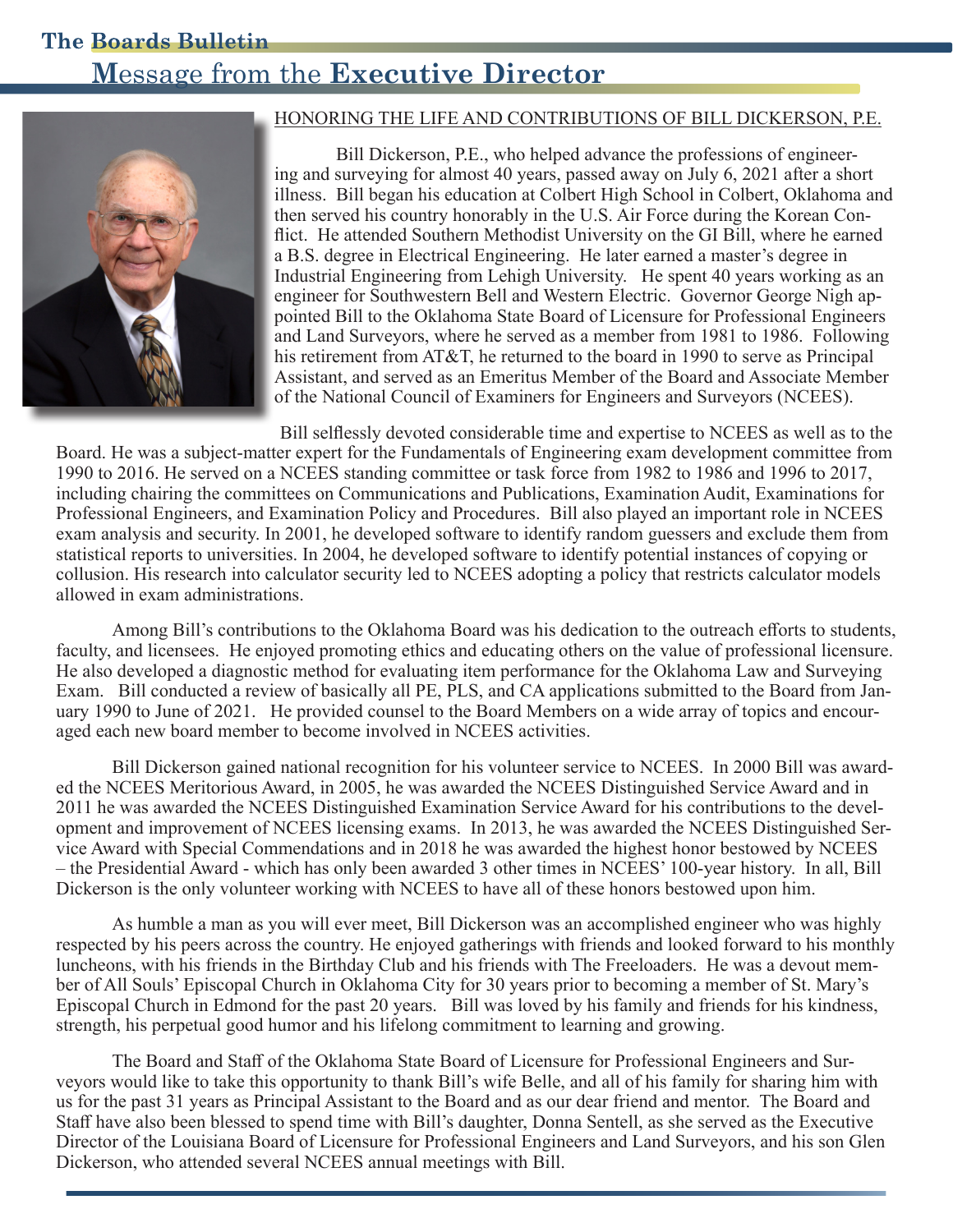# **T**HE **P**ATH TO **C**OMPLIANCE

### **Practicing Your Profession Lawfully in Multiple States: Did You Know…?**



*Bruce Pitts, P.L.S.*

When it comes to the practice of engineering and surveying the Board reminds all its licensees that each state board has its own state specific rules and laws that must be followed. The following are highlights of topics which you may need to review to ensure you are practicing lawfully. As always, if you have specific questions please contact this office or the board office for each state where you are planning to offer or perform services.

#### **Signing and Sealing Issues**

Section 245: 15-17-2 of the Board's Administrative Rules contains specific details pertaining to the correct procedures for the signing and sealing of documents. This section deals with such topics as electronic signatures and seals, what documents need to signed and sealed, how the documents must be signed and sealed and when they must be marked "Preliminary" or "Not for Construction".

One of the commonly overlooked sections of this rule is Section 245:15-17-2(s), which states, *"Consultants hired to do work on behalf of the firm must sign, seal and date their work and include their contact information, and Certificate of Authorization information, if applicable, on the work…".*  Situations may arise in which a client may not want the individual licensee's contact information and firm information on the plans. In this situation, usually the client wants to only have their title block and information on the plans and may pressure the licensee and firm to only have the individual's seal and signature on the plans under the client's title block. *However, the licensee who signs and seals plans on the client's title block without placing their information and their firm information (if applicable) on the document is in violation of board rules.*

#### **Surveying Requirements**

Out of state surveyors must pay particular attention to the state specific laws and rules affecting the practice of land surveying. Oklahoma Minimum Standards for the Practice of Land Surveying are not the same as those for adjoining states. These standards have recently been updated to include standards for topographical and control surveying. The section on legal descriptions has also been recently changed to clarify the board's position that original legal descriptions should not be changed unless there are errors or ambiguities in the original description; but, if they are changed, what notation needs to be shown on the plat of survey. Because of the importance of protecting boundaries, Oklahoma requires that each surveyor must obtain 2 professional development hours of continuing education covering the Oklahoma Minimum Standards for each renewal period.

The filing of Certified Corner Records has been a critically important activity for surveyors in Oklahoma since 1978. To provide guidance for surveyors, the Board produced a manual with all the information needed to file a complete and valuable Certified Corner Record. This manual, which is available on the Board's website under 'Publications', was most recently updated in 2018 to include the filing of the Center of Sections under certain circumstances. And while not a recent change, the Manual requires that a Certified Corner Record must be filed for any public land corner used as control in a survey, including those corners used in proportional measurement.

#### **Offering Professional Engineering and/or Surveying Services in Multiple States**

Offering and/or practicing engineering or surveying services prior to obtaining a professional license for the individual or certificate of authorization for the firm (if applicable) in the jurisdiction the licensee is seeking work is a common mistake for professionals working in multiple states. Oklahoma's administrative rule Section 245:15-21-1 lists scenarios of how far a licensee may go before they are considered to be offering and/or practicing engineering in Oklahoma. Each state board will have specific requirements as to what their rules are on this topic and it is strongly recommended that you inquire as to the specifics of each state board's rules prior to offering or practicing engineering in a jurisdiction.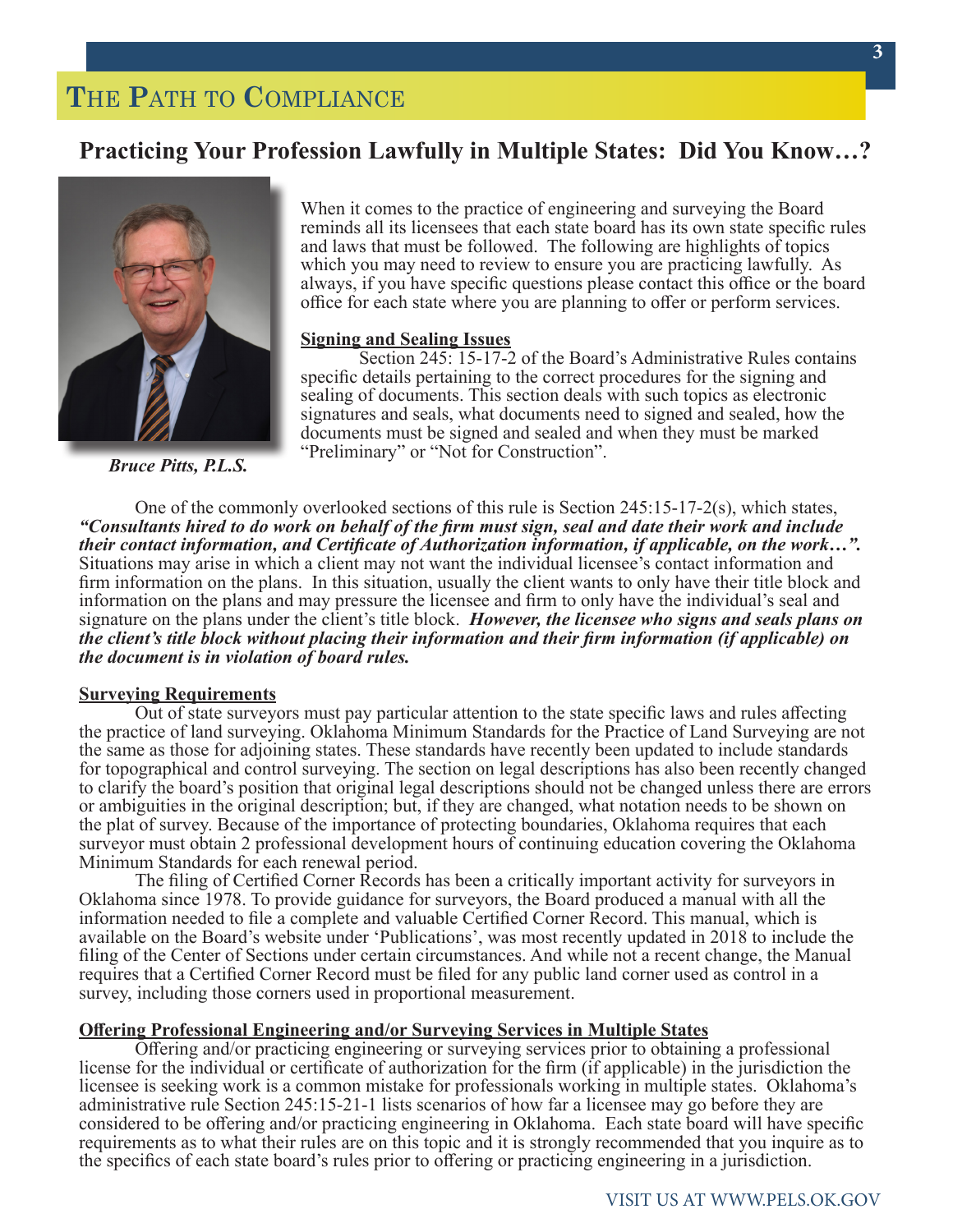# **Board Member News The Boards Bulletin**



### **In Remembrance**

### **William "Bill" McVey, Jr., P.E.**

Long-time professional engineer and emeritus member Bill McVey, P.E. passed away on September 3, 2021. He served 3 consecutive terms  $(2002 - 2020)$  as a well-respected, active member of the Oklahoma State Board of Licensure for Professional Engineers and Land Surveyors.

Bill was a licensed professional engineer in the electrical discipline and licensed in multiple states. He began working for PSA Consulting Engineers in 1998 and was serving as Partner/President of PSA at the time of his death.

Bill is a member of the University of Arkansas College of Engineering Hall of Fame and an avid Razorback fan. He was an adjunct professor at OSU, OSU-OKC, OU and Canadian Valley Tech Center. He also proudly served his country in the Army National Guard in both Arkansas and Oklahoma.

Bill was very active in his church and was devoted to his wife, Ann, his children Brian and Stephanie and their families, including seven adored grandchildren.

The Board and State of Oklahoma are grateful for Bill's long-time service. He will be missed as a professional engineer, colleague, and friend. His laugh and love for life was contagious, and he would tell anyone he met what a lucky man he was and what a blessed life he had lived.

### **In Memoriam - In Celebration of the Lives and Contributions of the following Professionals:**

| James E. Bradley    | PE 9480    | Anthony J. Felder  | LS 864     | <b>Frank Magner</b>       | LS 1564    |
|---------------------|------------|--------------------|------------|---------------------------|------------|
| Wheatland, WY       | 2/9/2020   | Okeene, OK         | 6/24/2021  | Noble, OK                 | 10/2/2021  |
| Larry Clay Decker   | PE 22013   | Gregory H. Gunning | LS 1375    | William Arthur McVey, Jr. | PE 12078   |
| Hico, TX            | 10/28/2020 | Cordell, OK        | 7/31/2021  | Oklahoma City, OK         | 9/3/2021   |
| Billie I. Dickerson | PE 10753   | Allen E. Henry     | LS 1335    | Rodney V. Oathout         | PE 18637   |
| Edmond, OK          | 7/6/2021   | Oklahoma City, OK  | 12/16/2021 | Parkville, MO             | 6/11/2021  |
| Mark Allen Farris   | PE 15396   | Kenneth D. Lynch   | LS 1345    | Smith, Keith Allen        | PE 19185   |
| Edmond, OK          | 9/11/2021  | Texarkana, TX      | 5/25/2021  | York, PA                  | 12/12/2021 |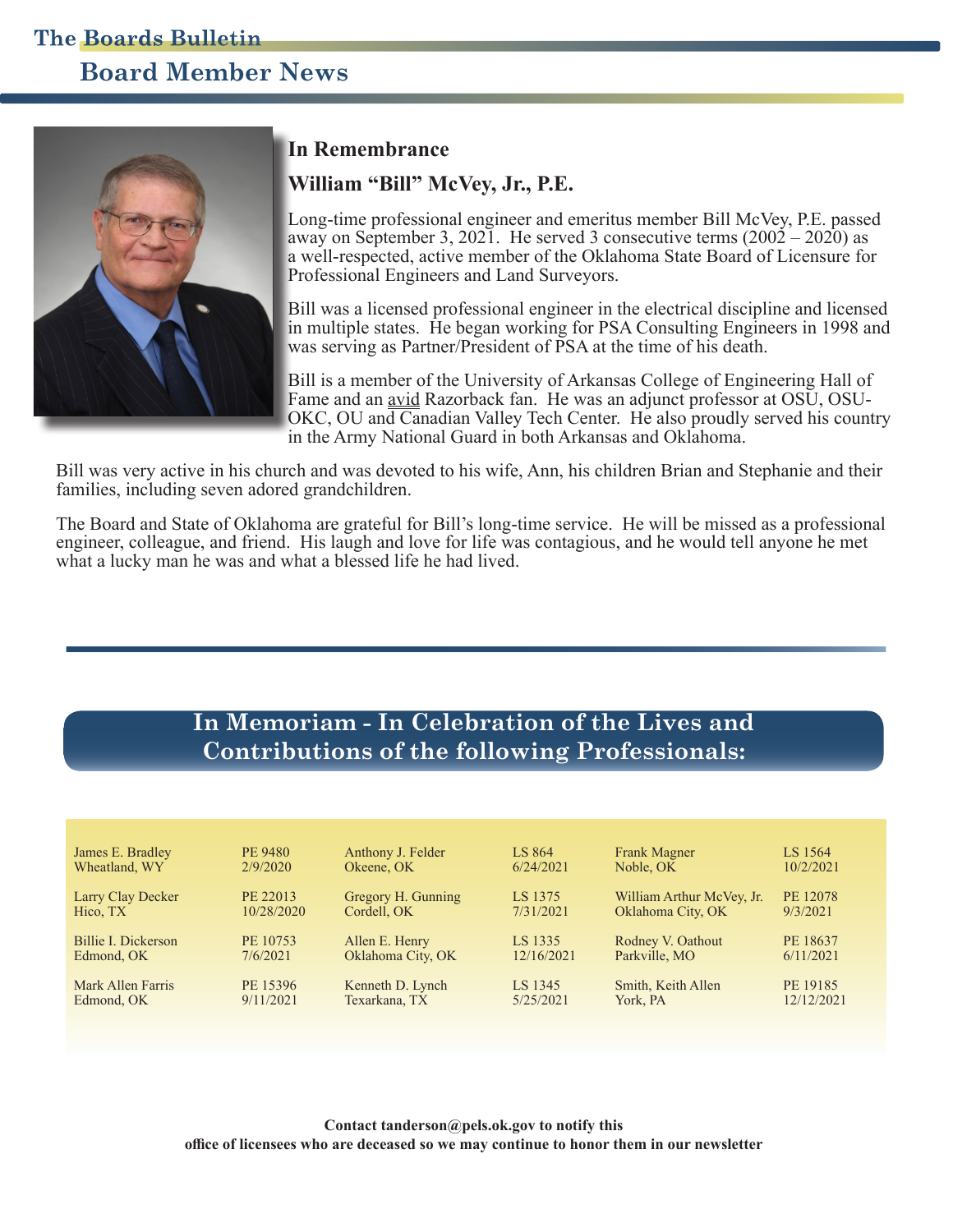#### **May 2021**

#### **Case, Lowe & Hart, Inc. and Mosiah Troy Smalley, Case No. 2020-074**

**Through Consent: Case,** Lowe and Hart, Inc. did not have a Certificate of Authorization to offer and/or practice engineering in the State of Oklahoma at the time the engineering services were offered and provided. Lowe and Hart, Inc. was found **Guilty,** assessed an administrative fine of \$1,000 and ordered to **Cease and Desist** from offering to practice and/ or practicing engineering services in the State of Oklahoma until such time as it is licensed to do so. Mosiah Troy Smalley did not have a Certificate of Licensure to offer and/or practice engineering in the State of Oklahoma at the time he contracted for the Oklahoma project and subsequently had it reviewed by a licensed P.E. Smalley was found **Guilty,** assessed an administrative fine of \$1,000 and ordered to **Cease and Desist**  from offering to practice and/or practicing engineering in the State of Oklahoma until such time as he is licensed to do so.

#### **Zuendt Engineering, LLC, CA 8698, and Alexander F. Zuendt, P.E. 32554, Case No. 2021-011**

**Through Consent:** Zuendt Engineering, LLC did not have a Certificate of Authorization to offer and/or practice engineering in the State of Oklahoma at the time the engineering services were offered and provided. Zuendt Engineering, LLC was found **Guilty** and assessed an administrative fine of \$1,000. Alexander F. Zuendt failed to submit a complete permanent P.E. application to the Board within thirty (30) days of the date of the issuance of a temporary license. Zuendt was found **Guilty,** assessed an administrative fine of \$1,000 and **Reprimanded.** Additionally, Zuendt failed to provide information requested by the Board because of a formal or informal complaint to the Board within thirty (30) days. Zuendt was found **Guilty** and **Reprimanded.**

#### **Edge Engineering, Inc. and William Gillette, Temporary License 927, Case No. 2021-012**

**Through Consent:** Edge Engineering, Inc. did not have a Certificate of Authorization to offer and/or practice engineering in the State of Oklahoma at the time the engineering services were offered and provided. Edge Engineering, Inc. was found **Guilty,** assessed an administrative fine of \$1,000 and ordered to **Cease and Desist** from offering to practice and/or practicing engineering in the State of Oklahoma until such time as it is licensed to do so. William Gillette failed to submit a complete permanent P.E. application to the Board within thirty (30) days of the date of the issuance of a temporary license. Gillette was found **Guilty,** assessed an administrative fine of \$1,000 and ordered to **Cease and Desist** from offering to practice and/or practicing engineering in the State of Oklahoma until such time as he is licensed to do so.

#### **July 2021**

#### **Chappell Land Surveying, P.C., CA 5072, and T.D. Chappell, P.L.S. 1673, Case No. 2019-110**

**Through Consent:** Chappell Land Surveying, P.C. issued five (5) Surveys that failed to meet the required Oklahoma Minimum Standards for the Practice of Land Surveying. Chappell Land Surveying, P.C. was found **Guilty,** assessed an administrative fine of \$1,000 and **Reprimanded**. T.D. Chappell issued five (5) surveys that failed to meet the required by the Oklahoma Minimum Standards for the Practice of Land Surveying. Chappell was found **Guilty**, assessed an administrative fine of \$1,000 and **Reprimanded.** T.D. Chappell failed to file Certified Corner Records for the public land survey corners used as control with the Archives and Records Division of the Oklahoma Department of Libraries within 90 days after the surveys were completed in violation of the Corner Perpetuation and Filing Act. Chappell was found **Guilty,** assessed an administrative fine of \$1,000 and **Reprimanded.** The Certificate of Authorization for Chappell Land Surveying, P.C. and the Certificate of Licensure for T.D. Chappell were placed on **Probation** for one year. During the one-year probation period, Chappell must correct each of the surveys as required and submit a list of all land surveying boundary projects performed beginning January 1, 2021 through December 31, 2021. Chappell was further ordered to complete the Minimum Standards for the Practice of Land Surveying class offered by OSLS on September 10, 2021 and provide proof of attendance.

#### **Datapoint Surveying & Mapping II, LLC, CA 8648 and Matthew Tomerlin, Case No. 2020-057**

**Through Consent:** Datapoint Surveying & Mapping II, LLC did not have a Certificate of Authorization to offer and/ or practice land surveying in the State of Oklahoma at the time the firm held itself out on its website as authorize to perform surveying services in the State of Oklahoma. Further, they did not have a Certificate of Authorization at the time the Firm entered into the Master Services Agreement offering to provide and providing land surveying services for the project. In this regard Datapoint Surveying & Mapping II, LLC was found **Guilty,** assessed an administrative fine of \$1,500 and **Reprimanded.** Matthew Tomerlin did not have a Certificate of Licensure to offer and/or practice land surveying in the state at the time he provided the land surveying services for the project. Tomerlin was found **Guilty,** assessed an administrative fine of \$1,500 and **Reprimanded.**

#### **Copley Land Surveying, Inc., CA 8279, and John Copley, P.L.S. 1992, Case No. 2020-060**

**Through Consent:** Copley Land Surveying, Inc. issued a survey that failed to meet the Oklahoma Minimum Standards for the Practice of Land Surveying. Copley Land Surveying, Inc. was found **Guilty** and assessed an administrative fine of \$500. John Copley signed, sealed, and issued a survey that failed to meet the Oklahoma Minimum Standards for the Practice of Land Surveying. Copley was found **Guilty** and assessed an administrative fine of \$500. Copley was further ordered to complete the Oklahoma Minimum Standards for the Practice of Land Surveying class offered by the OSLS on September 10, 2021 and provide proof of attendance.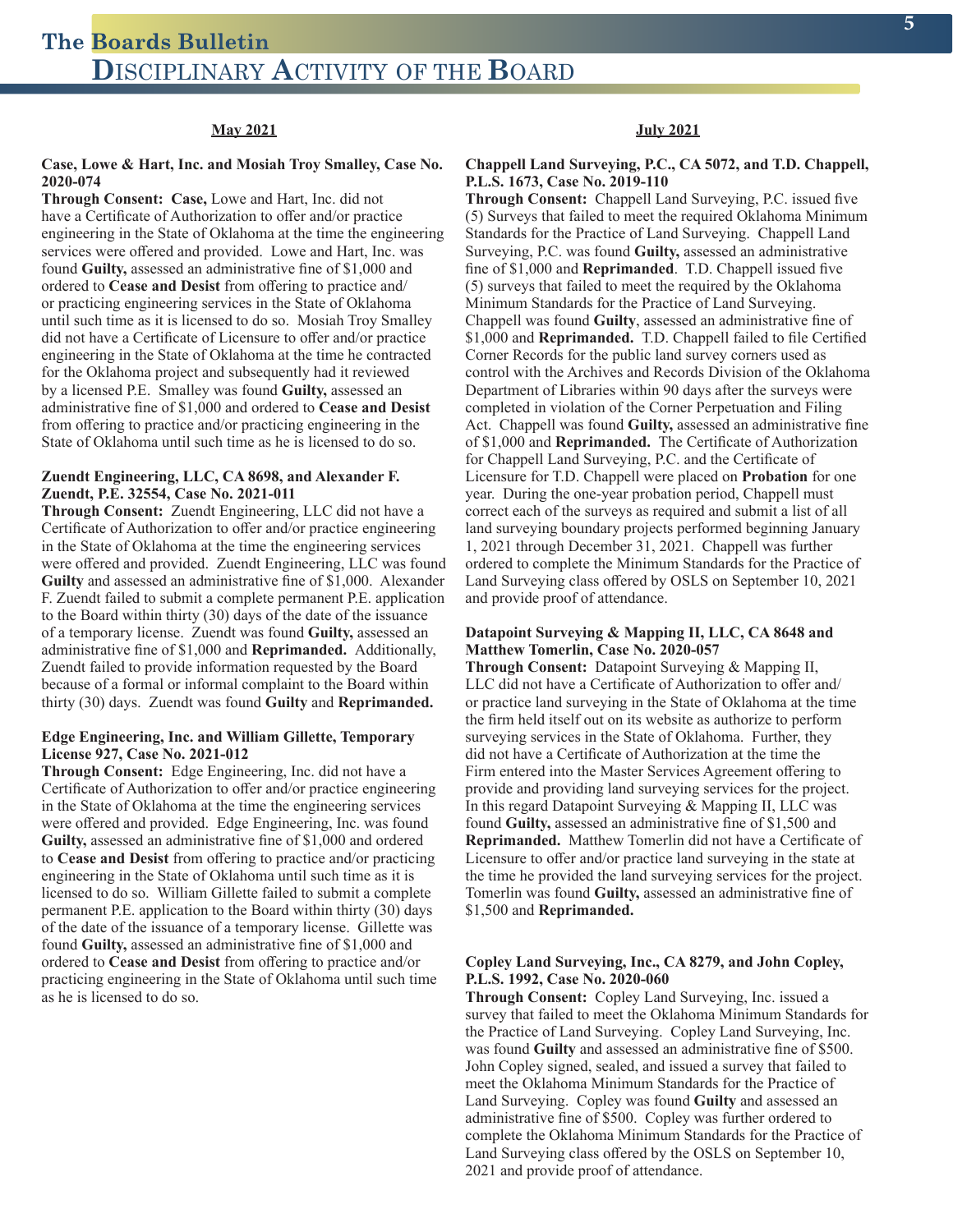#### **September 2021**

#### **SRI Consultants, Inc., CA 8761 and Matthew Dupuis, P.E. 8761, Case No. 2021-058**

**Through Consent:** SRI Consultants, Inc. did not have a Certificate of Authorization to offer and/or practice engineering in the State of Oklahoma at the time the engineering services were offered and provided. SRI Consultants, Inc. was found **Guilty** and assessed an administrative fine of \$1,250. Matthew Dupuis did not have a Certificate of Licensure to offer and/or practice engineering in the State of Oklahoma at the time the engineering services were offered and provided. Dupuis was found **Guilty** and assessed an administrative fine of \$750.

#### **Kevin Ozmun, P.E. 21712, Case No. 2021-065**

**Through Consent:** Kevin Ozmun failed to comply with the Continuing Education audit by not providing acceptable proof of obtaining the required thirty (30) PDH's he certified as being completed when renewing his PE Certificate of Licensure. Ozmun was found **Guilty,** assessed an administrative fine of \$900, **Reprimanded** and shall be audited for compliance with continuing education requirements in the next renewal cycle of his Certificate of Licensure.

#### **December 2021**

#### **White Surveying Company, CA 1098, and Jimmy G. Smith, P.L.S. 1373, Case No. 2020-021**

**Through Consent:** White Surveying Company issued a survey that failed to achieve minimum standards as required by the Oklahoma Minimum Standards for the Practice of Land Surveying. White Surveying Company was found **Guilty**, assessed an administrative fine of \$8,000 and **Reprimanded.**  Jimmy G. Smith issued a survey that failed to meet the Oklahoma Minimum Standards for the Practice of Land Surveying nor was the survey signed or sealed by Smith. Jimmy Smith was found **Guilty** and assessed an administrative fine of \$8,000. The Certificate of Licensure for Smith is **Suspended** for a period of six (6) months, after such time Smith can apply for licensure re-activation to the Board.

#### **Partner Assessment Corporation Dba Partner Engineering and Science, Inc., Case No. 2020-073**

**Through Consent:** Partner Assessment Corporation Dba Partner Engineering and Science, Inc. did not have a Certificate of Authorization to offer and/or practice land surveying or engineering services in the State of Oklahoma at the time the services were offered and provided. Partner Engineering and Science, Inc. was found **Guilty**, assessed an administrative fine of \$12,500 and ordered to **CEASE and DESIST** from offering to practice and/or practicing land surveying and engineering in the State of Oklahoma until such time as they are licensed to do so.

#### **Dennis L. Hammons, P.L.S. 1260, Case No. 2021-032**

**Through Consent:** Dennis L. Hammons issued three (3) surveys that failed to meet the Oklahoma Minimum Standards for the Practice of Land Surveying. Additionally, Hammons failed to file Certified Corner Records for the public land survey corners, used as control on four (4) surveys, within 90 days after the surveys were completed in violation of the Corner Perpetuation and Filing Act. Hammons was found **Guilty**, assessed an administrative fine of \$3,500, **Reprimanded**, ordered to file the Certified Corner Records with the Oklahoma Department of Libraries and within 1 year take a class and show proof of completion on the Minimum Standards for the Practice of Land Surveying offered by the OSLS or the Board.

#### **Henry I. DiFranco, P.E. 31542, Case No. 2021-052**

**Through Consent:** Henry I. DiFranco prepared, signed, sealed, and issued the electrical engineering design drawings for a project in which DiFranco was performing engineering services outside his designated area of engineering competency. DiFranco was found **Guilty**, assessed an administrative fine of \$2,500 and **Reprimanded.**

#### **Griswold Tower Software and William A. Griswold, Jr., P.E. 20977 (Inactive), Case No. 2021-064**

**Through Consent:** Griswold Tower Software did not have a Certificate of Authorization to offer and/or practice engineering in the State of Oklahoma at the time the engineering services were offered and provided. Griswold Tower Software was found **Guilty** and assessed an administrative fine of \$2,000. William A. Griswold, Jr. did not have a Certificate of Licensure to offer and/or practice engineering in the State of Oklahoma at the time the engineering services were offered and provided. Griswold was found **Guilty**, assessed an administrative fine of \$5,000 and **Reprimanded.** Griswold's Inactive P.E. license is **Suspended** until such time as the suspension placed on his North Carolina P.E. license is lifted, at which time he may reapply for licensure in Oklahoma.

#### **Ronald Jason Keller, Temporary License 938, Case No. 2021-067**

**Through Consent:** Ronald Jason Keller failed to submit a complete permanent P.E. application to the Board within thirty (30) days of the date of the issuance of a temporary license, further, Keller prepared, signed, and sealed the engineering design drawings for an Oklahoma project that were not prepared under his direct control and personal supervision. Keller was found **Guilty**, assessed an administrative fine of \$2,000 and ordered to **Cease and Desist** from offering to practice and/or practicing engineering in the State of Oklahoma until such time as he is licensed to do so.

*DISCLAIMER: Every effort has been made to ensure that the above enforcement information is correct. However, this information should not be relied upon without verification from the Board office. It should be noted that the names of companies and individuals may be similar to the names of the parties who have not had enforcement actions taken against them. Disciplinary orders are public record and copies may be obtained on the Board's website at www.pels.ok.gov. - select "Consumers" and "Disciplined Licensees and Firms".*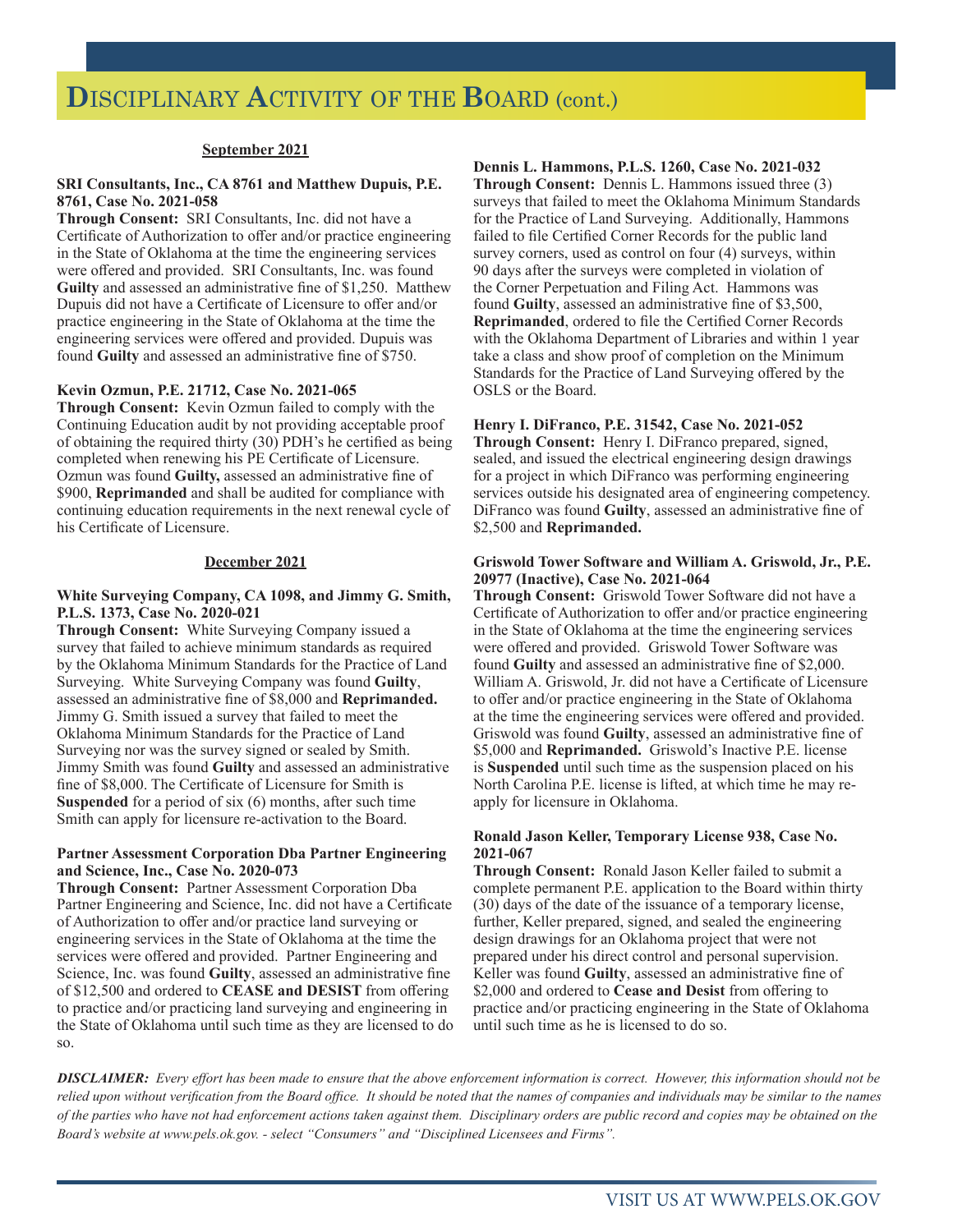# **C**ongratulations **N**ew **L**icensees & **I**nterns

#### **Engineer Interns Certified April 1, 2021 to November 30, 2021**

Ainsworth, Parker Andrews, Courtney Kay Ashor, Mohanad Atnip, Zachary Baker, Adam S. Barnes, Leslie R. Benton, Kristina Leighann Bong, Timothy Boyce, Kyle M. Brewster, Dakota J. Briscoe, Coleman Burnett, Brooke M. Conway, Malorie Davis, Cory William Davis, Philip J. Donnell, Geoffrey William Duong, Travis Falcon, Kirby Fisher, Joshua Dean Flugge, Dylan Ford, Dawniece Gale Renee Freistedt, Zachary Calvin Garcia, Jose Luis Jr. Gipson, Daniel W. Godfrey, John R. Ha, Monica Hagan, Dylan Brock Hanson, Cal Hardisty, Peter Harges, Jonathan David Hast, Christopher Daniel Holmlund, Harrison Imhoff, Dillon Jacob, Julie Jones, Connor Wayne Jones, Spencer Karunaratne, Evan Klumpp, Elizabeth Kurtz, Chase Lam, Brandon Long, Olivia Jane Mahrous, Awab Martin, Dylan K. Mason, Brock Byron Massey, Garrett Wayne Mesigh, Michael Messer, Kyle Ray Milner, Jackson Clay Morris, Nicholas Warren Nelson, Ladan Victoria Nosak, Caleb Ornelas, Casandra Otman, Ala Ben Phillips, Joshua Quinton Pollard, Ethan James Portillo, Abimael U. Prater, Joshua C. Ratke, Mitchell Joseph Reidhead, Caleb Richmond, Decker Ridley, Bryson Roberts, Cole J. Roehner, Ryan Michael

Rutherford, Ryan Spencer Saeedinia, Mohammad Savage, Antonio Schnabel, Stephen Lee Shellady, Nathaniel Smith, Madeline Scout Son, Nicholas Lane Tandeka, Samuel Joy Tate, Nicholas Valles, Sergio A. Wattenbarger, Kyler Quade Wedler, Cristina West, Travis Wheeler, Allison Willhoite, Blair Ashley Woo, Nathan James Yarborough, Joshua A. Yim, Taekyun Zheng, Wanying

#### **Land Surveyor Interns Certified April 1, 2021 to November 30, 2021**

Rogers, Tyler W. Tucker, Geoffrey Paul

#### **Newly Licensed Professional Engineers - April 16, 2021 to December 9, 2021**

Adair, Eli Adams, Arnold Aichele, Clint Aldin, Shafe Saad Allen, Brian E. Barnat, Dillon Biddick, Jeff Bilbrey, Kayla Bo, Heather H. Brookins, Rachel Lee Brooks-Sisco, Emelia L. Butler, Daniel L., Jr. Butner, Matthew Ryan Calhoun, Skylar Campo, Rachael Caruthers, Drew Clark, Kevin Cooper, Blake Cornelson, Isaac Cowdrey, Jared Cox, Nicholus Allan De Leon, Kenia de Lyons, Bonnie Demas, Michael Jordan Dennis, Zachary Dobbins, Mickayla Douglas, Kimberly R. Edgeman, Erika Eghtesad, Reza Everhart, Brandon Fillmore, Shaun M. Fischer, T. Brett Freeman, John Michael Friscia, Paul Garman, Andrew Lee Gennings, Dakota Gogolakis, David

Grafton, Martha Haydock, Joseph C. Holstein, Jonathan P. Hunninghake, Ryan Jiang, Zhiyan Jones, Ashley M. Joslin, Kristie Jump, Christian Ketner, Jacob Khan, Mohammed Korvick, Philip Manahan, Tyler Martin, Gage Matevosyan, Nairi Mazroi, Elham McDougal, Ryan S. McKee, Ernest Melton, Ryan Mendoza, Kris Mestre, Matthew Ryan Minnekanti, Srinivas Prudhvi Monaghan, Alexander J. Moursy, Mohammed Ngoran, Rannyu Nicholas, Kendal Norman, Shawn Novack, Miles F. Oard, Dewey Peery, Jacob Peterson, Trey Pham, Vinh Ray, Jarod Reynolds, Jonathan Ritter, Rex Rocha, André Guzmán Ross, Christopher Roswell, Alex Rush, Zach L. Silver, Jackson Slattery, Caitlyn Slim, Gerjen Soliman, Mohamed Spears, Michael Spitler, Hannah L. Sudbrink, Esther Taylor, Ryan S. Teahon, Jesse Teuffer, Karin Thom, David Underwood, Joseph D. Welker, Keegan Wells, Kent D. Worthen, Brian Yerigan, Reid York, Ethan Leale Zhang, Yicheng Zhang, Yang Zou, Mingqi

#### **Newly Licensed Land Surveyors-April 16, 2021 to December 9, 2021**

McPeek, Daniel A. Paule, Gary Payne, James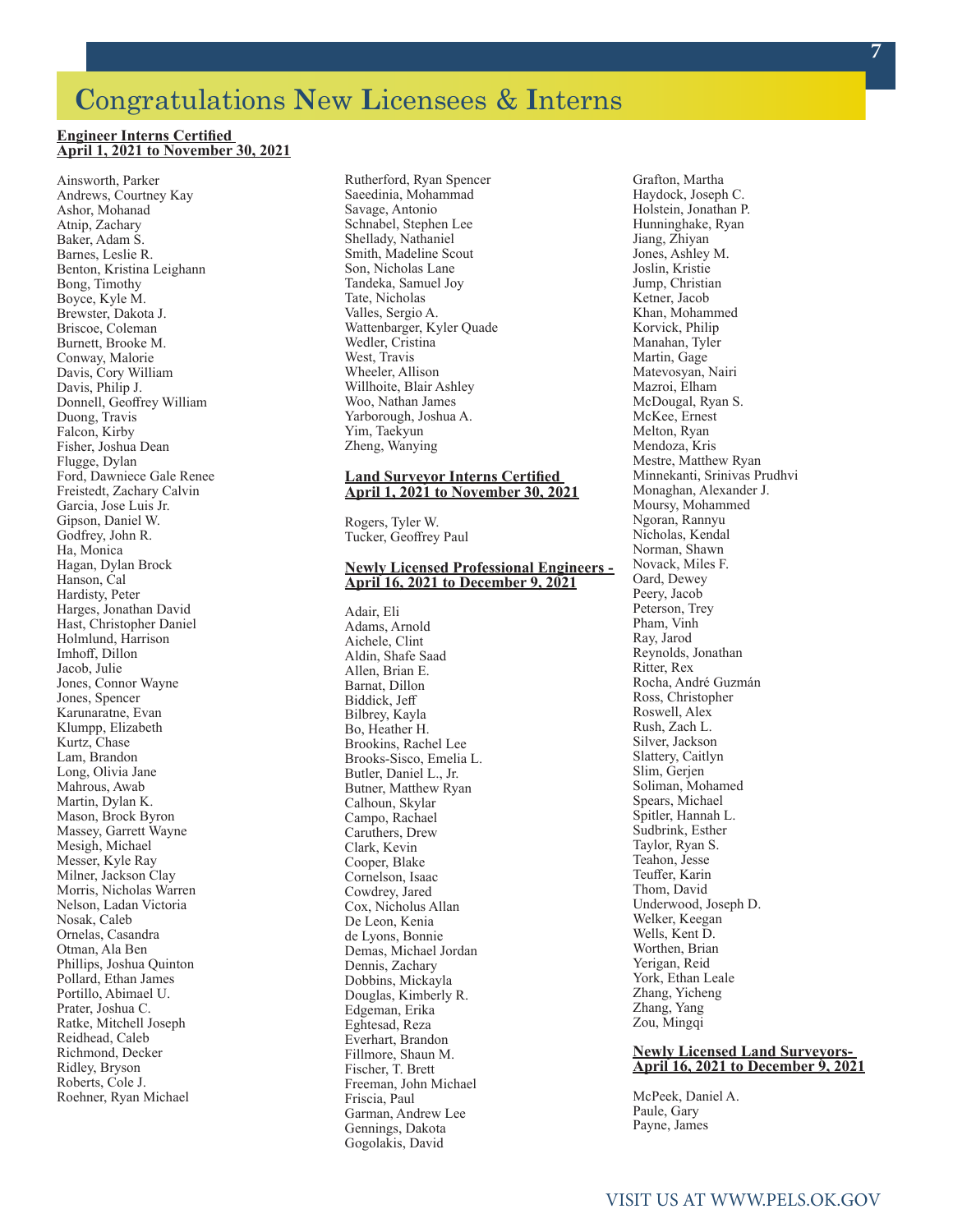# **R**ETIRED **L**ICENSES **- April 1, 2021 – December 1, 2021**

### **Professional Engineers**

| Ahern, John H.                 | 25980 | Brunette, Patrick Terrence 13306 |       | Salami, Ali                        | 16466 |
|--------------------------------|-------|----------------------------------|-------|------------------------------------|-------|
| Alexander, William D.          | 20715 | Buchert, Michael L.              | 11839 | Stith, William L.                  | 8234  |
| Anderson, Kent E.              | 26516 | Buhler, H.C.                     | 21187 | Swengle, Craig S.                  | 22093 |
| Andreatta, Mario Joseph        | 13738 | Burkholder, Mark Douglas 15569   |       | Tessier, Walt                      | 22019 |
| Anklesaria, Bejun N.           | 20066 | Burton, Peter M.                 | 19418 | Theodoracatos, Vassilios E.17522   |       |
| Asay, Stuart F.                | 14567 | Byle, Michael J.                 | 25803 | Thomas, William Richard 14158      |       |
| Autry, William H.              | 21825 | Byrd, Audis C.                   | 14098 | Thompson, Allen J.                 | 17814 |
| Awezec, John S.                | 15048 | Cagle, Larry Lynn                | 10486 | Trivitt, Donnie C.                 | 15018 |
| Azim, Mohammad M.              | 18227 | Cagle, Ronald Wayne              | 16210 | Trumpolt, Clayton W.               | 15678 |
| Baker, Thomas David            | 19827 | Cameron, John R.                 | 19569 | Vanbebber, Marvin Earl             | 14060 |
| Baker, Benny H.                | 14838 | Campbell, William G.             | 17024 | Waag, Steven W.                    | 21163 |
| Baldwin, David Dean            | 20100 | Campbell, Stephen James          | 11929 | Warnken, Dean Kennedy              | 16901 |
| Ballod, Charles                | 30728 | Campo, Juan J.                   | 25306 | Weaver, Kenneth Michael 16991      |       |
| Barney, Charles J.             | 15752 | Cardenas, Pablo                  | 25841 | White, David J.                    | 21053 |
| Barrett, Richard R.            | 9441  | Carman, Delbert C.               | 6214  | Whitney, Herbert N.                | 8685  |
| Basden, David Treece           | 14854 | Carnes, George Knox              | 20766 | Wickliffe, John Joseph             | 27872 |
| Bates, Jack Allen              | 10878 | Case, Sanford William            | 18009 | Wigger, John W.                    | 17723 |
| Bauer, James William           | 14116 | Chester, Lynn G.                 | 10976 | Williamson, Richard F.             | 12627 |
| Beccue, Dennis R.              | 15172 | Clift, Charles Dunaway           | 12958 | Wilson, David D.                   | 27443 |
| Beda, Michael F.               | 9396  | Cohn, Marvin J.                  | 24741 | Wilson, Michael David              | 18780 |
| Beer, Ted A.                   | 21346 | Cook, David L.                   | 18718 | Wilson, Richard D.                 | 27336 |
| Beier, Richard A.              | 24263 | Cook, Anthony James              | 16800 | Wiruth, Don L.                     | 11266 |
| Benson, James Richard          | 11983 | Cooley, Austin I.                | 20113 | Wittman, Raymond J.                | 27377 |
| Berbari, Edward J.             | 14139 | Corn, Michael R.                 | 17703 | Wolhar, Joseph A.                  | 21045 |
| Berryman, Kenneth Wayne13620   |       | Cotner, Robert David             | 29582 | Wood, Ronald G.                    | 11262 |
| Bice, Thomas Neal              | 14053 | Couch, James D.                  | 14653 | Worthy, Howard                     | 17178 |
| Bjornen, Kevin                 | 14735 | Courtright, Otis C.              | 5807  | Wright, Donald W.                  | 6979  |
| Blackburn, Brian Douglas 18384 |       | Cross, Stephen D.                | 22472 | Yord, William                      | 27386 |
| Blase, Albert C.               | 23528 | Cross, Stephen A.                | 22452 | Young, Larry D.                    | 21371 |
| Blevins, David W.              | 19692 | Cunningham, Sharon Kay 14423     |       | Yurchevich, John D.                | 20325 |
| Boyd, Wayne K.                 | 22306 | Darsey, James Ryan               | 13768 | Zabilowicz, John W.                | 29512 |
| Brandt, Erwin W.               | 23383 | Datin, Dennis L.                 | 13249 | Zajac, Charles D.                  | 23362 |
| Bredeson, Jon Gustav           | 12340 | Davis, Bryan W.                  | 16470 |                                    |       |
| Brehaut, Christopher           | 28698 | Davis, Donald R.                 | 17597 | <b>Professional Land Surveyors</b> |       |
| Bright, Hugh Henry             | 6065  | Deaton, Hubert                   | 12968 |                                    |       |
| Brinner, Thomas Richard        | 21773 | DeCarrera, Robert                | 12058 | Barton, Toby D.                    | 1643  |
| Brinton, Milford               | 23568 | Denton, Randall S.               | 10705 | Blankenship, John L.               | 1245  |
| Brock, Pat D.                  | 15165 | Derichsweiler, Mark              | 12299 | Brewer, Donald L.                  | 1380  |
| Brown, Allan Richard           | 29844 | Dillingham, Peter Camp           | 17070 | Campbell, William Tim              | 1074  |
| Brown, Larry Patrick           | 8617  | Dwyer, Matthew                   | 25407 | Courtright, Otis C.                | 183   |
| Brown, Glenn Owen              | 20490 | Hough, Jeffrey T.                | 15540 | Denzer, Gary Lee                   | 1703  |
|                                |       | Robinson, William G.             | 16590 | Zancanella, Michael C.             | 1925  |

### **Interested in Retiring Your P.E. or P.L.S. License?**

OAR: 245:15-7-1(c) states, "When a professional engineer or land surveyor in good standing desires to retire his or her license, he or she may do so upon application to the Board, subject to reinstatement and continuing education requirements by the Board." If retirement is the reason for not renewing your license and you choose to place your license on Retired status, you may do so from the online renewal site. Register and log in to your online renewal account, select "Renew", then choose the retirement option when prompted and complete the process online. By choosing the Retired status, you will no longer be required to earn continuing education hours or be required to pay a fee. However, you will not be allowed to practice your profession in Oklahoma. You will receive a wallet card showing Retired status and you will remain on the Board's online roster as Retired. **PLEASE NOTE:** If you renew your license and certify that you have met the continuing education requirements, you shall NOT be allowed to retire your license after the fact in lieu of an administrative action if you are chosen for audit and do not have the required hours. If you have further questions or need assistance, please contact Teresa Anderson at tanderson@pels.ok.gov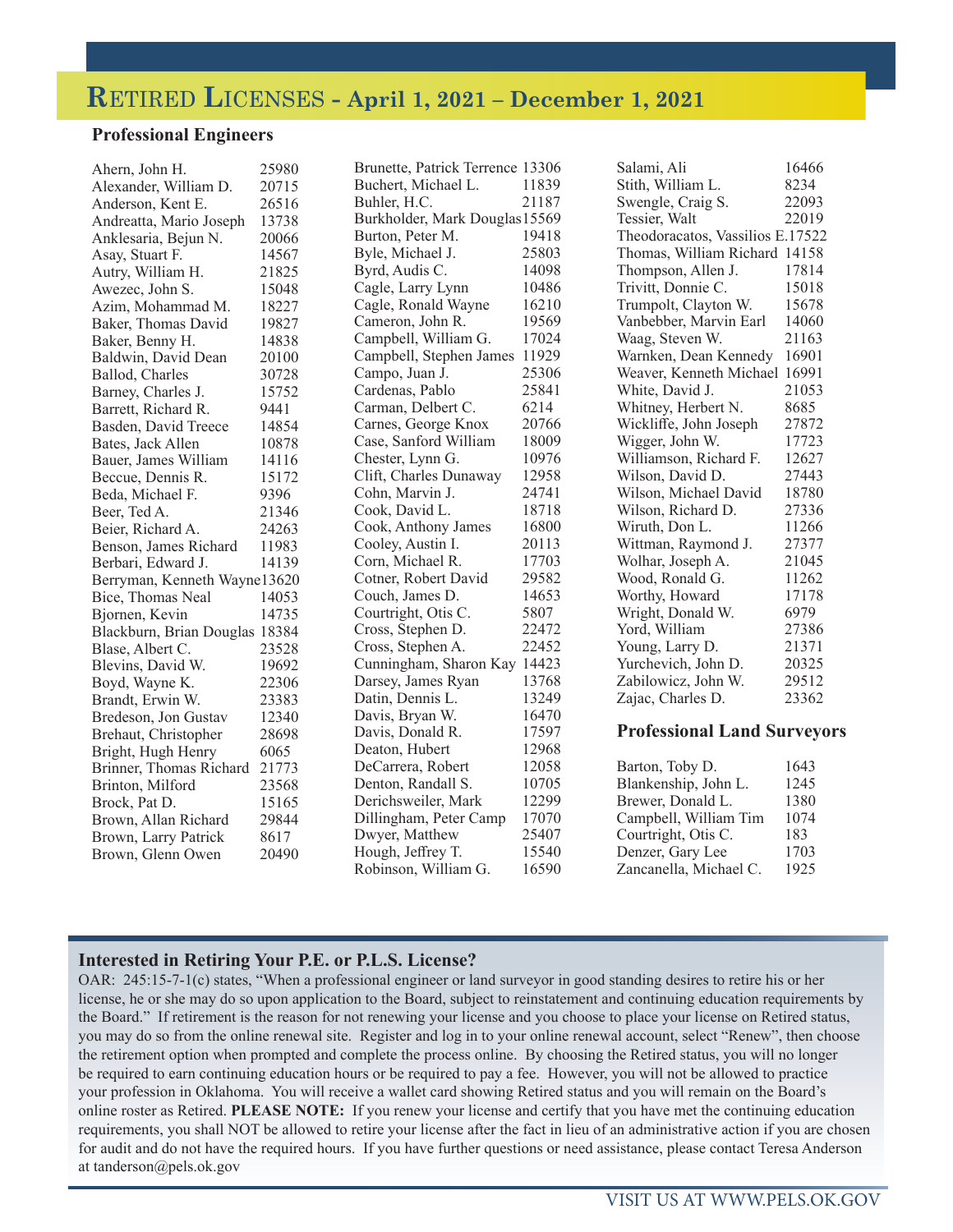# **L**ICENSE **E**XPIRATIONS **- January 1, 2021 - October 31, 2021**

### **Professional Engineers**

| Abbas, Michael Dean     | 30350 | Belle, William Douglas   | 23913 | Burkhardt, Ryan Scott      | 30691 |
|-------------------------|-------|--------------------------|-------|----------------------------|-------|
| Abbott, Brian           | 30244 | Beltran, David           | 25877 | Burkhart, David J.         | 17325 |
| Abboud, George          | 29085 | Benedict, Charles E.     | 28678 | Burlingame, David          | 28174 |
| Adams, C. Faith         | 24710 | Benefield, Walter E.     | 22980 | Burrell, Kurt              | 32133 |
| Adams, James Adrian     | 30434 | Bennett, Linda F.        | 27888 | Burris, Wesley Jay II      | 15557 |
| Admire, Robert Lee Jr.  | 18699 | Benson, Keith A.         | 25779 | Butler, John Harley Jr.    | 7323  |
| Alam, Abu M. Z.         | 25084 | Bergeron, Wilson         | 11709 | Buys, Aaron                | 28601 |
| Alba, Mark              | 29665 | Bialik, Mark A.          | 23457 | Bykonen, Thomas            | 31195 |
| Albani, Thomas A.       | 16702 | Bice, Jacob Kenyon       | 27615 | Cahill, Michael B.         | 28599 |
| Albers, Burt            | 27711 | Bidelspach, David A.     | 25374 | Cain, Jennifer Lynn        | 22633 |
| Aldridge, Kenneth Ray   | 29267 | Bielanski, Jay           | 27782 | Cala, Arian                | 31369 |
| Alexander, Kevin L.     | 26059 | Biesma, Kenneth L.       | 24303 | Caldwell, Andrew S.        | 29438 |
| Alkanani, Kass          | 31649 | Bigby, Jeffrey Todd      | 18255 | Caldwell, Cade             | 26615 |
| Allen, Robert Stephen   | 10110 | Bilich, Christopher T.   | 26645 | Caldwell, Mark A.          | 20095 |
| Altice, Pamela A.       | 16538 | Birbilis, Tom            | 3020  | Calhoun, Douglas T.        | 20834 |
| Alumbaugh, Bill         | 27849 | Bitter, Christopher D.   | 28304 | Calvert, Christian J.      | 26150 |
| Alvine, Steven T.       | 19375 | Bittner, Mike            | 29174 | Cambridge, John W.         | 29320 |
| Alworth, Roger T.       | 23609 | Blakeburn, D. Lowry II   | 24025 | Cammarata, Nickie G.       | 26091 |
| Ames, James H.          | 23642 | Blanchard, Karl Wesley   | 14357 | Campbell, D.               | 15342 |
| Anderson, Matthew W.    | 23611 | Blue, William H.         | 21049 | Campbell, Grover R.        | 12810 |
|                         | 31077 |                          | 26776 | Campbell, William          | 30493 |
| Anderson, Stephanie C.  | 30899 | Blume, Dave T.           | 31038 |                            | 19900 |
| Anderson, William Scott | 31161 | Boan, Bruce V.           | 29997 | Canter, L. Steve           | 28459 |
| Andreasen, Luke C.      |       | Bohne, William L.        |       | Cantrell, Bradley          |       |
| Archacki, Casey         | 31346 | Bolding, David H.        | 30539 | Cardenas, Jose F.          | 15416 |
| Arkwood, Brian Michael  | 31628 | Bolinger, Matthew S.     | 25101 | Carew, John P. Jr.         | 27217 |
| Arndt, John D.          | 24681 | Bolles, Scott Alan       | 30467 | Cargill, Paul F.           | 23773 |
| Arnold, Jeff            | 28931 | Boney, Daniel            | 30830 | Caris, Nick                | 29205 |
| Arnott, David W.        | 30480 | Boriski, Nancy           | 28608 | Carlgren, Brett E.         | 22897 |
| Aronson, David          | 30638 | Borrel, Rene             | 22231 | Carlson, Barbara R.        | 31361 |
| Arora, Vikas            | 30792 | Borthwick, Lee G.        | 31538 | Carlson, Jerry Edwin       | 8527  |
| Arrowood, Jennifer      | 28935 | Bosco, Christopher       | 28220 | Carlson, Kevin G.          | 29561 |
| Ashley, D. L. III       | 31983 | Bourgeois, Joshua K.     | 31404 | Carranza, Ignacio J.       | 31676 |
| Ashrafzadeh, Azarnoosh  | 27861 | Boverhof, Robert W.      | 30241 | Carroll, Douglas Rickman   | 15686 |
| Aucutt, Daniel J.       | 28741 | Bowen, Martin            | 27037 | Carroll, Lee F.            | 24482 |
| Augustine, Robert Wayne | 18424 | Bowser, Troy M.          | 31444 | Carter, Nicholas D.        | 29835 |
| Auth, Tim J.            | 21205 | Boyle, Greggory William  | 11999 | Casburn, John W. Jr.       | 23916 |
| Aybar, Christian R.     | 30208 | Brack, Les L.            | 16779 | Case, Robert Byron         | 18452 |
| Azouri, Habib Jirji     | 19346 | Brady, Scott L.          | 16443 | Casey, Gregory J.          | 26660 |
| Bachoua, John B.        | 32555 | Brantana, Mark B.        | 27355 | Casey, Shawn P.            | 27864 |
| Badiu, Eduard C.        | 27311 | Brasch, Raymond L.       | 22450 | Casperson, Cory C.         | 22530 |
| Bailey, Wilson Jesse    | 12719 | Breen, Ryan P.           | 23822 | Cassell, Douglas W.        | 26678 |
| Bair, Richard Carson    | 19255 | Breunig, William D.      | 21591 | Catibog, Jericho Jasper S. | 29028 |
| Baker, John Marion      | 8803  | Bright, Charlie          | 26636 | Cavin, Chris               | 27974 |
| Baldinger, Robert W.    | 28355 | Brightwell, Kevin H.     | 23273 | Cavin, Michael James       | 28855 |
| Baratta, Richard Victor | 26386 | Briley, Kelli Lee        | 28898 | Cerminara, Mark D.         | 25949 |
| Barcus, Brian S.        | 24524 | Brinker, David George    | 14365 | Chamberlain, James F.      | 32258 |
| Barker, John W.         | 16541 | Brodowski, David         | 31240 | Chang, Chi Won             | 11578 |
| Basolo, Robert J.       | 7108  | Brown, Adam              | 31389 | Charles, Joseph P.         | 26347 |
| Bass, Charles E.        | 15877 | Brown, Gary R.           | 19269 | Chase, William M. Jr.      | 25906 |
| Batista, Alexandre      | 32447 | Brown, John J.           | 12616 | Chen, Yueh-Dong Mark       | 17851 |
| Battles, Craig A.       | 31652 | Brown, W. Douglas Jr.    | 7729  | Cheng, Yousheng            | 31007 |
| Baxi, Asit N.           | 23920 | Brownlow, Collen James   | 28603 | Chernetski, Stephen J.     | 29546 |
| Beard, Ernest Wayne     | 20291 | Brueggemann, Geoffrey E. | 11079 | Chin, S-Len R.             | 13000 |
| Beard, Jaime R.         | 24397 | Brunet, John Dexter      | 13813 | Chollman, Amy D.           | 29143 |
| Beasley, Kyle S.        | 31023 | Brzostowicz, James A.    | 27614 | Christy, Charles J.        | 25808 |
| Beccard, Robert W.      | 23770 | Buhler, Jerald Lee       | 16041 | Cinco, Moises A.           | 30272 |
| Bedair, Hatem I.        | 29705 | Bump, Shane T.           | 27183 | Cisneros, Larry A.         | 25854 |
| Bedessem, Jack Gene Jr. | 17319 | Bundschuh, Carl R.       | 29519 | Clark, John William        | 11426 |
| Behling, Patrick J.     | 24361 | Bundy, James M.          | 29907 | Clegg, Roni G.             | 19119 |
| Belanger, Felix R.      | 14235 | Bunnell, Daniel Bruce    | 24181 | Close, Jeffrey S.          | 25709 |
| Bellagamba, Henry M.    | 21776 | Burgess, Steven William  | 16000 | Clower, Gary W.            | 25227 |

### **COMPLIANCE WITH THE OKLAHOMA TAX COMMISSION REQUIRED FOR**

#### **RENEWAL OF ALL PROFESSIONAL LICENSES…**

Oklahoma Statutes require that a licensee must be in compliance with the Oklahoma Tax Commission to qualify to renew their professional license. If you are notified by the tax commission that you are in non-compliance, please act immediately. The Board does not have the authority to waive this requirement, so CONTACT THE OKLAHOMA TAX COMMISSION if you are notified.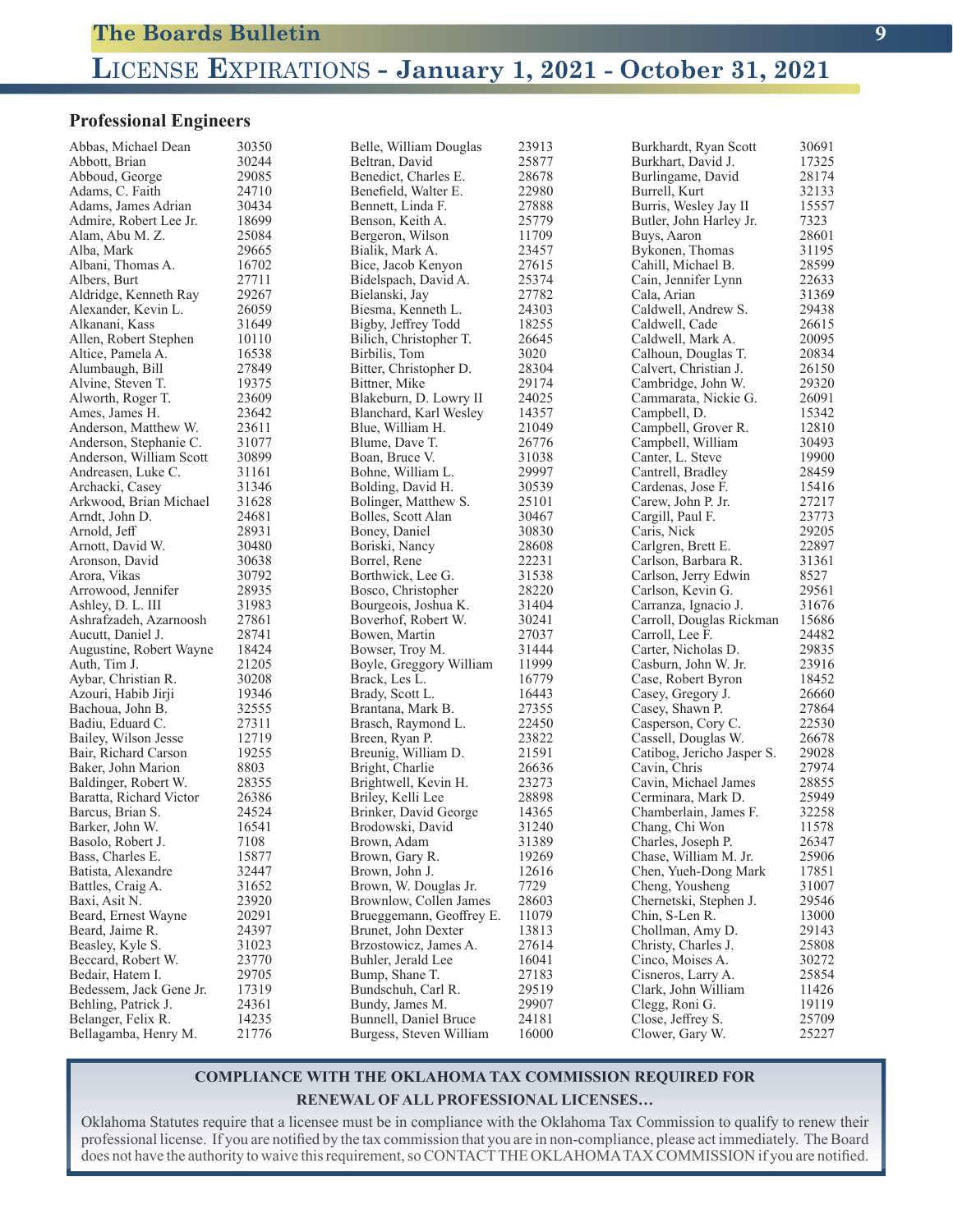# **L**ICENSE **E**XPIRATIONS (cont.)

| Cobbs, David Charles      | 14782 | Simpson, Zachary C.        | 28735          | Warford, Darrell L.                | 18867 |
|---------------------------|-------|----------------------------|----------------|------------------------------------|-------|
| Coffey, John W.           | 28254 | Sims, David                | 23639          | Wasser, Wayne R.                   | 24066 |
| Coffey, Tracy Neil        | 22273 | Singh, Vivek               | 31653          | Waterfield, Joseph Harold          | 17879 |
| Cohrs, Wm. H. III         | 19024 | Sittler-Rathbun, Martina   | 19808          | Watson, Danny A. II                | 28494 |
| Coleman, Mark A.          | 18014 | Sitzmann, Matthew J.       | 24078          | Wehling, Terence Eugene            | 22664 |
| Colino, Bryant            | 30984 | Sjoblom, Michael K.        | 17315          | Weisz, Gregory T.                  | 12806 |
| Collette, Paul H.         | 31640 | Slocum, Richard M.         | 18155          | Wellert, Robert L.                 | 25137 |
| Collins, Richard N.       | 21194 | Smith, Glen E.             | 31190          | Werts, Kendall                     | 28108 |
| Collins, Vincent L.       | 31834 | Smith, Matthew T.          | 29361          | Wescott, Rebecca S.                | 24317 |
| Colson, Michael C.        | 20453 | Smith, Phillip A.          | 27221          | Wesley, Jared                      | 32423 |
| Connelly, John J.         | 15181 | Smith, Zachariah           | 30029          | Wesson, Aubrey L.                  | 15600 |
| Connors, Robert L.        | 21766 | Snyder, Ben                | 30186          | West, John R.                      | 31372 |
|                           | 15640 |                            |                | Westerfield, Mark                  | 27172 |
| Conrad, Kenneth F.        |       | Solano, Andrew R.          | 24162<br>30671 |                                    | 25052 |
| Cook, Bernard James       | 13830 | Spako, David W.            |                | Westerheide, John D. III           |       |
| Cooper, Craig Lee         | 18134 | Sparks, Benjamin L.        | 30588          | Whisonant, William O.              | 19225 |
| Cooper, Kevan J.          | 31335 | Spieles, Nicole B.         | 28890          | Wilburn, Christopher M.            | 29861 |
| Corbin, W. Evan           | 29957 | Stair, Roger D.            | 15551          | Wilkes, Patrick C.                 | 30201 |
| Cordell, Loy Franklin     | 31472 | Stamper, James E.          | 9394           | Willard, Joe N.                    | 28871 |
| Cordella, Frederick J.    | 27019 | Steigman, Gary J.          | 8690           | Williams, Cameron L.               | 26945 |
| Cotten, George F.         | 7299  | Stensby, Travis D.         | 30846          | Williams, Eric L.                  | 29923 |
| Cotter, Joshua J.         | 28051 | Stephenson, James G.       | 24124          | Williams, Joseph Carl IV           | 31669 |
| Coughlin, Matthew         | 31222 | Stevens, Timothy J.        | 23019          | Williams, Stuart W.                | 21663 |
| Courtney, Andrew M.       | 26156 | Stiefler, Priscilla        | 26308          | Williford, Matthew Alan            | 22831 |
| Coussens, Samuel J.       | 31041 | Stole, Paul E.             | 21792          | Willis, David R.                   | 15941 |
| Cox, Craig                | 31521 | Straatmann, Warren D.      | 19559          | Willkom, Nathan Renton             | 26491 |
| Coyle, Timothy            | 25611 | Strain, Kathleen E.        | 31397          | Wilson, Jim L.                     | 18379 |
| Nesom, Brent A.           | 32510 | Subedi, Bishnu P.          | 26269          | Wilson, John L.                    | 14267 |
| Sadat, Mounir G.          | 23281 | Sumner, Aaron              | 31849          | Wilt, Daniel A.                    | 30688 |
| Sakounlaphoum, Savathdy   | 28356 | Surface, Elizabeth O.      | 23201          | Winston, Josh                      | 31173 |
| Salchow, Christina        | 27148 | Surjaatmadja, Jim B.       | 11051          | Wolf, Charles C.                   | 25095 |
| Salem, H. Sam             | 23922 | Swaggart, Glenn A. Jr.     | 23105          | Womack, W. B.M.                    | 23744 |
| Sallwasser, Steven Vance  | 30148 | Swarthout, Claude          | 29935          | Wood, T. Halliburton               | 30145 |
| Salmons, Timothy R.       | 19417 | Swartwood, Brian M.        | 22648          | Wozencraft, Wallace O.             | 6849  |
| Samy, Madhan Kumar K.     | 27578 | Swearingen, Gerrett        | 30612          | Wright, Russell C.                 | 23581 |
| Sanchez, Fernando Javier  | 11305 | Swift, Matthew             | 30192          | Yarholar, C. Doug                  | 26930 |
| Sarem, A. M. Sam          | 5149  | Tang, Thanh                | 31145          | Yates, Thomas J.                   | 27117 |
| Satterfield, Matthew Ryan | 26947 | Tarleton, Glen Michael     | 21453          | Ybarra, Stephen D.                 | 25292 |
| Sawant, Deepak            | 30814 | Tepen, David               | 23030          | Young, Allen M.                    | 31448 |
| Schallert, John G.        | 24256 | Tewalt, Sean A.            | 29160          | Young, Jon W.                      | 19335 |
| Schapansky, Phillip D.    | 15042 | Thatcher, Mark Allen       | 27426          | Young, Peter                       | 29057 |
| Scheid, Mark W.           | 23592 | Thomas, Brian Doyce        | 21199          | Young, Rodney R.                   | 21940 |
| Schluchter, Donald D.     | 13682 | Thomason, Timothy M.       | 26125          | Youtsey, Jack D.                   | 29001 |
| Schneider, David W.       | 26687 | Thompson, Jeff             | 24293          | Yu, Jiantao                        | 20153 |
| Schneider, John K.        | 29066 | Thompson, M. Clark         | 21537          | Yu, Ming                           | 18302 |
| Schulte, William A.       | 23155 | Thunes, James Walter       | 26398          | Zaidi, Mohsin Akhtar               | 13672 |
| Schumacher, Robert J.     | 19519 | Tillman, E. M.             | 24869          | Zecchini, Edward J.                | 17594 |
| Schwartz, David E.        | 24787 | Timberlake, Mark B.        | 27580          | Zech, Nicholas E.                  | 30779 |
| Schwerzel, George W.      | 13822 | Tise, Thomas C.            | 15153          | Zellers, Eric                      | 26545 |
| Sebesta, James J.         | 17440 | Tompkins, Joel D.          | 22072          | Zepeda, Pedro                      | 32293 |
| Seibert, Daniel N.        | 29165 | Toomey, Danny D.           | 18315          | Zerr, Elmer Glen                   | 11160 |
| Seibert, Kenneth Lee      | 21770 | Tratt, David               | 26256          | Zhu, Yingjia                       | 30760 |
| Self, Robert              | 30720 | Trudelle, Richard R.       | 29026          | Zolvinski, Zachary                 | 29777 |
| Senkowski, Christine M.   | 15156 | Tsatsarones, Demetri       | 27163          | Zook, Laurie Ann Carrette          | 29318 |
| Settle, Franklin C.       | 31451 | Turan, Nevzat              | 26709          | Zsiga, Philip John                 | 31278 |
| Shamblin, John Wylie      | 11386 | Turley, Colleen            | 30758          | Zuroff, Brian J.                   | 31772 |
| Shau, Ming-Cheng Peter    | 22280 | Tushim, Laren M.           | 30681          | Zwerneman, Farrel Jon              | 14559 |
| Sheedy, David Michael     | 25121 | Valentine, R. J.           | 20179          | Zwolinski, Andrew David            | 30787 |
| Shellberg, Jerry F.       | 23583 | Valerio, John C.           | 23036          |                                    |       |
| Shepard, Leland           | 26650 | Vamosi, Stephen J.         | 21060          | <b>Professional Land Surveyors</b> |       |
| Sherrill, Broutin M.L.    | 24793 |                            | 29111          |                                    |       |
|                           | 30432 | Varco, Thomas Carlo        | 18370          |                                    | 1492  |
| Shi, Qingsong             |       | Vaughn, Greg A.            |                | Bailey, Donald D.                  |       |
| Shook, Michael D.         | 24346 | Versyp, Clois Wayne        | 15335          | Birbilis, Tom                      | 685   |
| Short, Glenn E.           | 9143  | Villanueva, Heinrich A. II | 30459          | Brownell, Loren S.                 | 1933  |
| Short, Matthew Kim        | 28884 | vom Scheidt, Peter T.      | 28577          | Cohrs, Wm. H. III                  | 1560  |
| Shumaker, Stephen F.      | 30270 | Vos, Daniel J.             | 30765          | Scott, Basil E. III                | 1374  |
| Shupe, Robert Jeffrey     | 15774 | Voss, Rick L.              | 22322          | Shoffner, Corbitt                  | 1751  |
| Sievert, Shane            | 26224 | Walker, Carl William       | 12798          | Straatmann, Warren D.              | 1543  |
| Sigler, James David Jr.   | 17289 | Walker, Jessica Lea        | 29000          | Uhles, Robert                      | 1512  |
| Simoneaux, Kirk J.        | 25772 | Walker, William D.         | 16975          |                                    |       |
| Simpson, Lisa Marie       | 24286 | Ward, Craig Steven Jr.     | 27089          |                                    |       |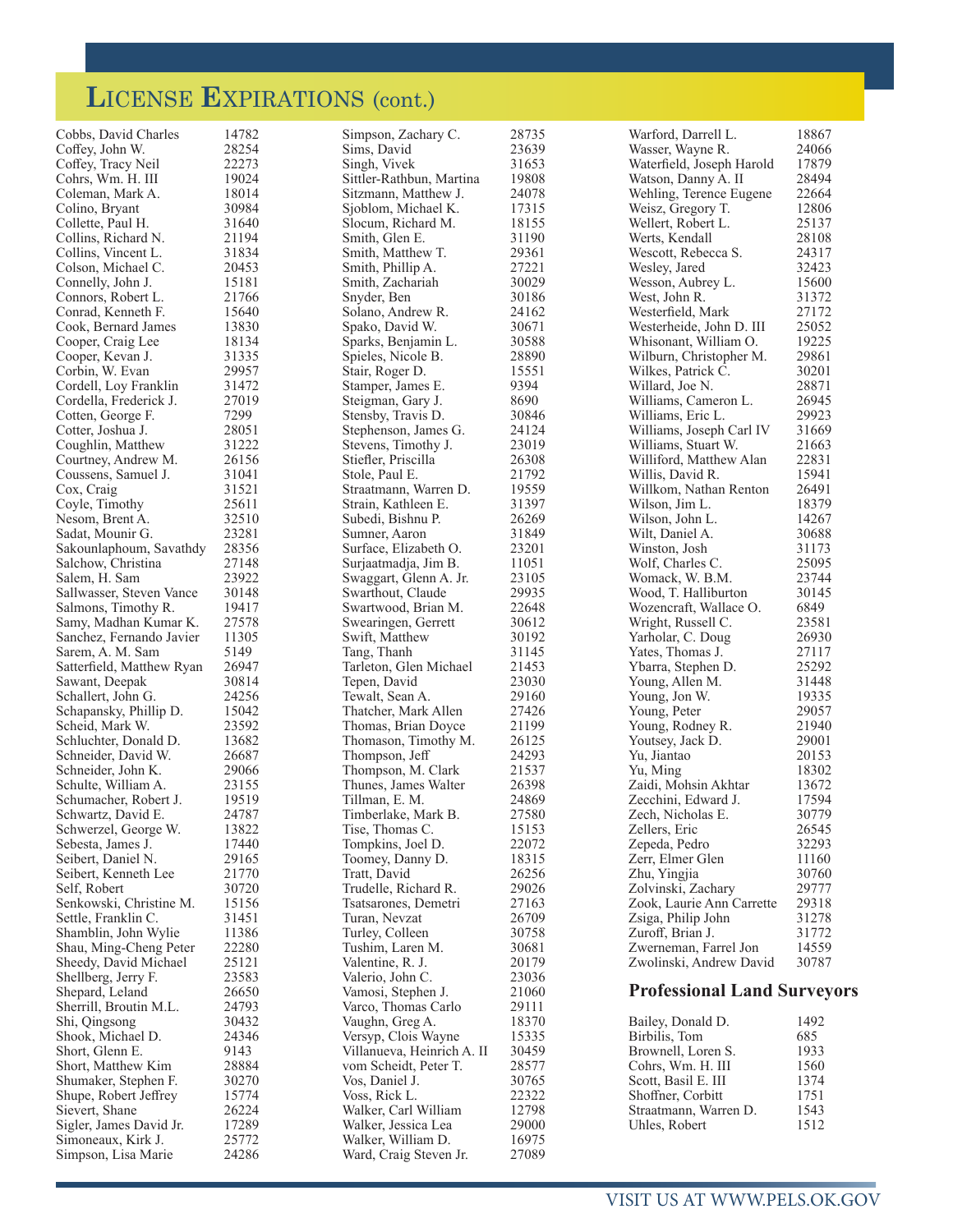#### **Certificates of Authorization**

Day & Zimmermann Int., Inc. 1708<br>Essayons Investments, LLC 8690 Essayons Investments, LLC 8690<br>
H. James Eng. & Ass., Inc. 2912 H. James Eng. & Ass., Inc. 2912<br>H. W. Keister Associates. Inc. 2479 H. W. Keister Associates, Inc. 1479<br>Halff TriTex, Inc. 6924 Halff TriTex, Inc. 6924<br>Halliburton Energy Ser., Inc. 181 Halliburton Energy Ser., Inc. 181<br>Harrell Kane Str. Engs., Inc. 7947 Harrell Kane Str. Engs., Inc. HBI Vermont, PLLC 7921<br>Heritage Engineering 3130 Heritage Engineering 3130<br>Hickman McClaine & Ass., Inc. 2172 Hickman McClaine & Ass., Inc. High Performance St., LLC 7623<br>Hill Phoenix. Inc. 7905 Hill Phoenix, Inc. 7905<br>Hirschmugl, Heine & Ass., Inc. 8065 Hirschmugl, Heine & Ass., Inc. Hougland Inc. 4509<br>HP Civil Engineering, LLC 7166 HP Civil Engineering, LLC 7166<br>HTS, Inc. Consultants 7272 HTS, Inc. Consultants 7272<br>Icon Consulting Engineers, Inc. 5677 Icon Consulting Engineers, Inc. Iconergy, LLC 8171<br>IEA. Inc 6350 IEA, Inc 6350<br>Innovative Elec. Test. & Con., LLC 7644 Innovative Elec. Test. & Con., LLC 7644<br>Integral Engineering Co. 6954 Integral Engineering Co. 6954<br>Integral Group, Inc. 6145 Integral Group, Inc. Interpres Building Solutions, LLC 6748<br>Intertek APTECH 6047 Intertek APTECH<br>Inventure Civil, LLC 6047 Inventure Civil, LLC 7026 J.A. Oil Field Manufacturing, Inc. 8116<br>J.R. Johnson Engineering, Inc. 5057 J.R. Johnson Engineering, Inc. 5057<br>Jacob & Hefner Associates, Inc. 7973 Jacob & Hefner Associates, Inc. 7973<br>JAL Engineering and Con., PLLC 8071 JAL Engineering and Con., PLLC 8071<br>JAX Refrigeration, Inc. 6147 JAX Refrigeration, Inc. 6147<br>John F. Watson and Company 5957 John F. Watson and Company John N. Veenstra, Ph.D, P.E. 2257 John W. Clark, Inc., P.C. 5522<br>Jon D. Nelson, P.E., LLC 8186 Jon D. Nelson, P.E., LLC 8186<br>Jordan Engineering, LLC 8147 Jordan Engineering, LLC 8147<br>KAZ Surveving, Inc. 6222 KAZ Surveying, Inc. 7222<br>KBA Engineering, Inc. 7828 KBA Engineering, Inc. Kirby Building Systems Miss. LLC 7712<br>Kirkland Dynamics. LLC 7014 Kirkland Dynamics, LLC 7014<br>
Knight Land Surveying Co. 3252 Knight Land Surveying Co. Kramer Gehlen & Associates, Inc. 8153<br>KRC Engineering Inc. 5069 KRC Engineering, Inc. 5069<br>KSO Design 7194 KSQ Design 7194<br>KTA Group, Inc. 4270 KTA Group, Inc. 4270<br>
Kupper Engineering, LLC 6976 Kupper Engineering, LLC 6976<br>KW Mission Critical Eng., D.P.C. 7957 KW Mission Critical Eng., D.P.C. KZF Design Inc. 6518 Landev Engineers, Inc. 8449<br>LANDTEC ENGINEERS, L.L.C. 3630 LANDTEC ENGINEERS, L.L.C. 3630<br>Lauren Engineers & Con., Inc. 3272 Lauren Engineers & Con., Inc. 3272<br>LEAF Engineers 5317 LEAF Engineers 5317<br>
Lenity Architecture, Inc. 7366 Lenity Architecture, Inc. Lizardos Engineering Ass., P.C. 452<br>LNV. LLC 5436 LNV, LLC 5436<br>
Lochsa Eng. of Idaho, PLLC 6058 Lochsa Eng. of Idaho, PLLC Lynch Surveying Co., Inc. 4358 Maldonado-Burkett, LLP 5892<br>Marine Development, Inc. 1794 Marine Development, Inc. 1794<br>Mario Sinacola and Sons Ex., Inc. 6220 Mario Sinacola and Sons Ex., Inc. 6220<br>Marketable Eng. Projects, LLC 7706 Marketable Eng. Projects, LLC 7706<br>Martin Engineering, P.A. 4635 Martin Engineering, P.A. Matches 2496<br>Material Handling Concepts L.L.C. 8022 Material Handling Concepts L.L.C. 8022<br>Matix Corporation 8158 Matix Corporation McFarlin Engineering PLLC 8635<br>McGuire Engineers, Inc. 7591 McGuire Engineers, Inc. 7591<br>Mechanical Elec. Eng. Con., P.C. 7069 Mechanical Elec. Eng. Con., P.C. Mendenhall Smith Str. Eng., PLLC 8579<br>MEP Engineering Consultants 6536 MEP Engineering Consultants 6536<br>Mesco Building Solutions 7122 Mesco Building Solutions 7122<br>Metalab 2923 Metalab

Mezo Energy Consulting LLC 8537<br>Michael Higgins & Associates. Inc. 8086 Michael Higgins & Associates, Inc. 8086<br>Michael J. Valentine P.E., LLC. 8244 Michael J. Valentine P.E., LLC 8244<br>Michael Lea Enterprises 4766 Michael Lea Enterprises Midwest Steel Buildings 7116<br>Mi-Tech Services Inc. 8290 Mi-Tech Services, Inc. 6290<br>MK Engineering, LLC 62560 MK Engineering, LLC Mohler Civil, PLLC<br>Monroe & Newell Engineers. Inc. 5869 Monroe & Newell Engineers, Inc. 5869<br>MSA Engineering Consultants 4789 **MSA Engineering Consultants** Napco Precast, LLC 7903<br>Nazarene Engineering, Inc. 7903 Nazarene Engineering, Inc. 8699<br>Nello Inc. 6490 Nello Inc. 6490 Nesornnod, Inc. New Product Engineering, Inc. 3157 New Water Enterprises 6662<br>Nexus Corporation 1548 Nexus Corporation Novetus Engineering LLC 8427<br>O. J. C. Co. 2464 O. J. C. Co. Oddo Engineering, Inc. 6134<br>Oil-GasTech 8174 Oil-GasTech 8174<br>Oklahoma Vista Fire Sprinklers. Inc. 7978 Oklahoma Vista Fire Sprinklers, Inc. Optimized Energy & Facilities Con. 8668<br>Ottmar & Associates. Inc. 7488 Ottmar & Associates, Inc. 7488<br>Pace Engineering, Inc. 7868 Pace Engineering, Inc. Pan Pacific Alliance LLC 5947<br>Park Str. Design and Con., PLLC 8554 Park Str. Design and Con., PLLC 8554<br>Pathfinder Resources, L.L.C. 3680 Pathfinder Resources, L.L.C. Paulsgrove Structural Eng., PLLC 6164<br>PCS 2000, LLC 3863 PCS 2000, LLC 3863<br>Penta Facilities Group, Inc. 6261 Penta Facilities Group, Inc. 6261<br>PH Mechanical Engineering, Inc. 7950 PH Mechanical Engineering, Inc. Plane Table Surveying 8211<br>Platinum Arrow Solutions, LLC 8536 Platinum Arrow Solutions, LLC 8536<br>Power and Control Sys. Int., Inc. 4334 Power and Control Sys. Int., Inc. 4334<br>Power System Solutions Corp. 8347 Power System Solutions Corp. 8347<br>Project Design Group, Inc. 8406 Project Design Group, Inc. Project Integration, Inc. 6581<br>PSF Mechanical, Inc. 6527 PSF Mechanical, Inc. 652<br>Public Service Company of OK 152 Public Service Company of OK Purswell & Purswell, Eng. & Erg. 3193<br>Purtle & Associates L.C. 3424 Purtle & Associates L.C.<br>Quanta Telecom. Services, LLC 7665 Quanta Telecom. Services, LLC 7665 Quist Engineering, Inc. 5439<br>RARE Petro Engineering PLLC 7350 RARE Petro Engineering PLLC 7350<br>RCP Consultants, Inc. 6745 RCP Consultants, Inc. 6745<br>Red Pepper Consulting. Inc. 7816 Red Pepper Consulting, Inc. reengineered, inc. 7702<br>Relay Application Innovation, Inc. 6161 Relay Application Innovation, Inc. RGT Engineering, Inc. 5173 Rick Engineering Company 8235<br>Ritter Consulting Engineers Ltd. 3164 Ritter Consulting Engineers Ltd. RMD Kwikform North America Inc. 6902<br>RNF Consultants. Inc. 3719 RNF Consultants, Inc. 3719<br>R-S-C-R. Inc. 3711  $R-S-C-R$ . Inc. RT Environmental Services, Inc. 3343<br>S Oliver & Associates, L.P. 6874 S Oliver & Associates, L.P. 6874<br>S8 Engineering, Inc. 6874 S8 Engineering, Inc. Salisbury Assessment Solutions, LLC 6910<br>Schuff Steel Company 8133 Schuff Steel Company 8133<br>Schulze Engineering, LLC 7848 Schulze Engineering, LLC Schust Development, Inc. 8376 Seretta Construction, Inc. 3999<br>Service Refrigeration LLC 3038 Service Refrigeration LLC Shaffer, Wilson, Sarver & Gray, P.C. 2843 Shepard Engineering, Inc. 6817<br>SJLudlow Consulting Engineers, Inc. 8052 SJLudlow Consulting Engineers, Inc. SMD Engineering, PLLC 6855<br>
Smith Engineering Co., Inc. 2819 Smith Engineering Co., Inc. 2819<br>Smith Structural Engineers LLC 7992 Smith Structural Engineers LLC Smith, Stegall & Associates, P.C. 8693<br>Soils and Structures, Inc. 8123 Soils and Structures, Inc. 8123<br>Solutions Engineering 3088 Solutions Engineering South Point Surveying, PLLC 8172

| Spatial Planning Inovations, LLC                                     | 8411         |
|----------------------------------------------------------------------|--------------|
| Specialty Tank Services, Ltd.<br>Spectrum Engineering Resources      | 5708<br>5949 |
| Springfield Engineeering Company                                     | 7615         |
| SRI Global Inc.                                                      | 8766         |
| Standard Industrial Structures Corp.                                 | 3381         |
| Star-5 Engineers L.L.C.                                              | 7838         |
| Stehler Structural Engineering, Inc.<br>Stellavise, Inc.             | 4844<br>8750 |
| Sterling Eng. and Design Group                                       | 5579         |
| Strategy Engineering & Con., LLC.                                    | 7566         |
| Stress Engineering and Con., Inc.                                    | 7809         |
| Stride Engineering, LLC                                              | 8383         |
| Strike, LLC                                                          | 7352<br>7966 |
| Stringer Engineering, PLLC<br>Structural Engineering, Inc.           | 4602         |
| STS Consulting Services, LLC                                         | 7681         |
| Summit Fire National Con., LLC                                       | 8556         |
| Sunfield Engineering, Inc.                                           | 1671         |
| Superior Steel, Inc.                                                 | 7939         |
| Swift Structural Design, LLC<br>T. G. Gipson Engineering, LLC        | 8021<br>7550 |
| Tablerock Survey, LLC                                                | 7896         |
| Telco Supply Company                                                 | 7459         |
| Tenova Mining & Minerals USA, Inc.                                   | 7341         |
| Terradyne Engineering DFW, Inc.                                      | 4790         |
| The Burns Group<br>The Cadick Corporation                            | 6631<br>5862 |
| The Charles Machine Works, Inc.                                      | 134          |
| The Kachele Group, Inc.                                              | 4117         |
| The Lacombe Group, LLC                                               | 7424         |
| The Lexington Group Int., Inc.                                       | 8159         |
| The OURAY Group, LLC                                                 | 8345<br>8546 |
| The So. Co. of N. Little Rock, Inc.<br>The Voepel Group, LLC         | 6884         |
| Timberlake Engineering Con., L.L.C.                                  | 8264         |
| TJC AND ASSOCIATES, INC.                                             | 3430         |
| TMG ENGINEERING, INC.                                                | 7747         |
| Today's Power, Inc.<br>Total Product Services, LLC                   | 8665<br>8306 |
| Tower Consultants, Inc.                                              | 5176         |
| Tower Technology, Inc.                                               | 3133         |
| Transglobal Services, LLC                                            | 8067         |
| Trax, LLC                                                            | 7642         |
| Trinity Green Services, LLC<br>Trinity Services & Consulting, LLC    | 6302<br>7196 |
| United Group Services, Inc.                                          | 7273         |
| United Structures of America, Inc.                                   | 957          |
| <b>UOP Russell LLC</b>                                               | 6852         |
| Valley Surveying, LLC                                                | 7969         |
| Van Boerum & Frank Associates, Inc.<br>Vecino Design Build, LLC      | 7095<br>7691 |
| Vertical Structures, Inc.                                            | 8076         |
| Viewtech Inc.                                                        | 4794         |
| W.B. Engineering & Consulting, PLLC 6792                             |              |
| Walker Industrial, LLC                                               | 7788         |
| Ward, Getz & Associates, PLLC<br>Warner Nicholson Engrg. Cons., P.C. | 5260<br>3155 |
| Wellert Corporation                                                  | 6226         |
| Wenck Associates, Inc.                                               | 2634         |
| Wescott Structures, P.A.                                             | 5861         |
| WesTech Engineering, Inc.                                            | 5551         |
| Westin Technology Solutions, LLC                                     | 7983<br>3778 |
| Weyerhaeuser Company<br>Whisonant Engineering Services, LLC          | 7146         |
| WHPacific, Inc.                                                      | 5870         |
| Womack & Associates                                                  | 5595         |
| Wozencraft and Associates                                            | 4912         |
| Yman Solutions LLC                                                   | 8478         |
| Z & F Consulting, Inc.<br>Zachry Nuclear Engineering, Inc.           | 7815<br>8417 |
| Zak Consulting Engineers LLC                                         | 8424         |
| Zeeco, Inc.                                                          | 2480         |
| Zion Engineering LLC                                                 | 7436         |
|                                                                      |              |